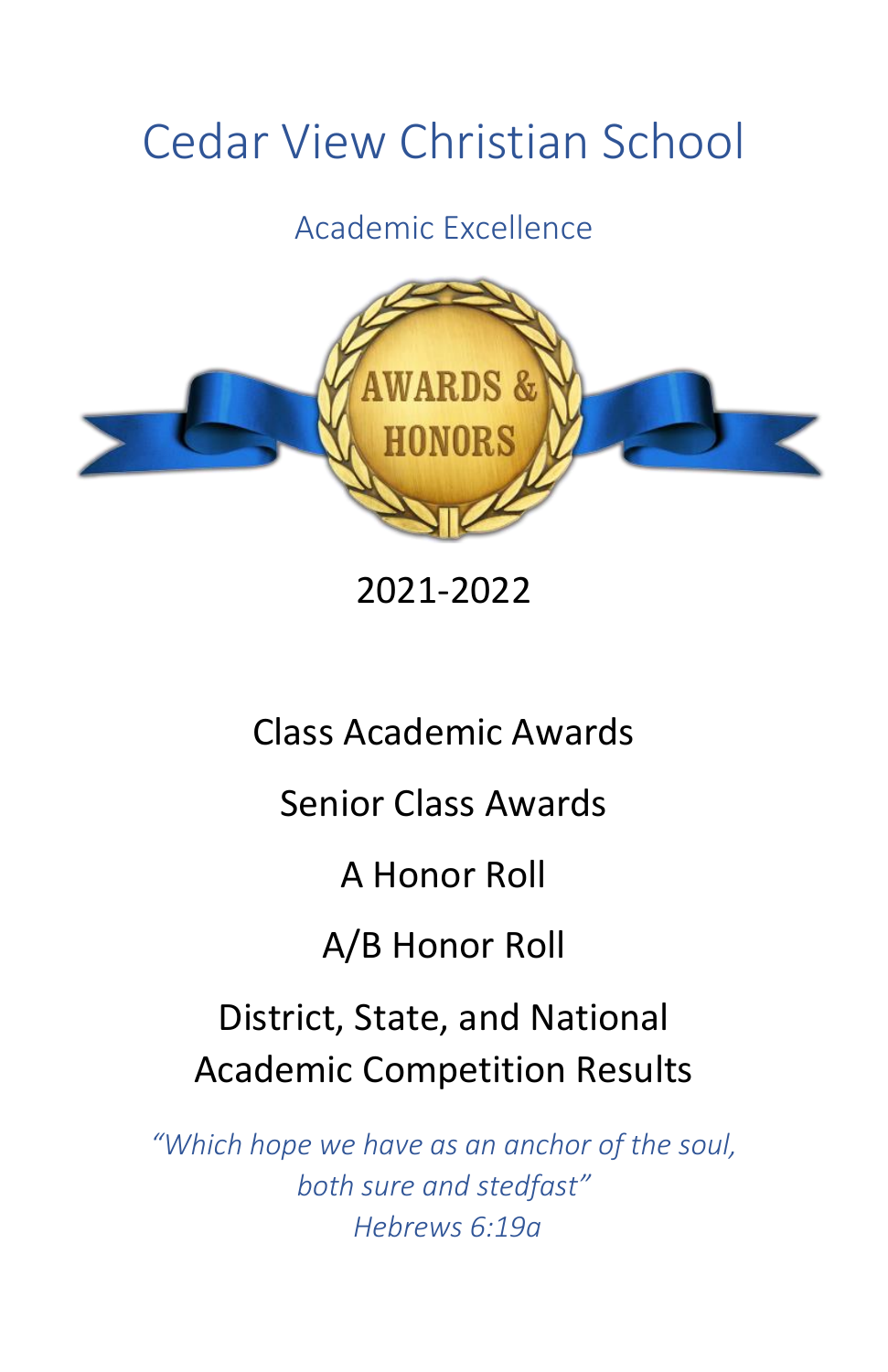# **Class Academic Awards**

*Each year a scholastic award is given to the student(s) with the top grade in each class. More than one award is given in cases where the grades are within one to two-tenths of a point apart.*

- **K5 –** Savannah Donihe
- **1 st –** Liam Coomer Luke McNeely
- **2 nd –** Cody Light
- **3 rd –** Kaydee Keen
- **4 th –** Kyle McNeely
- **5 th –** Delaney Cooper
- **6 th –** Brynn Ryans
- **7 th –** Kaleb McConnell
- **8 th –** Jasper Kettner Leah Strickland
- **9 th –** Natalie Ryans
- **10th –** Annabelle Walker
- **11th –** Amanda Horner
- **12th –** Brooklyn Derrick

# **Senior Class Awards**

*Valedictorian* Brooklyn Derrick

*Jim & Mary Fields Memorial Scholarship* Brianna McClellan

# **A Honor Roll**

*These students earned an A in every subject all year long.*

Riley Addington Joshua Carter Liam Coomer Noah Coomer Delaney Cooper AdaMarie Davidson Allie Fletcher Lindsey Fore Jayda Franklin Kyle McNeely Luke McNeely Brynn Ryans Natalie Ryans Myles Scott Seth Strickland Annabelle Walker River Walters

# **A/B Honor Roll**

*These students earned A's & B's, with at least one A, in every subject all year long.*

Luna Bailey Landon Bishop Grant Brown Stella Byington Cora Caldwell Sophia Cole Walker Derrick Savannah Donihe Shiloh Dunn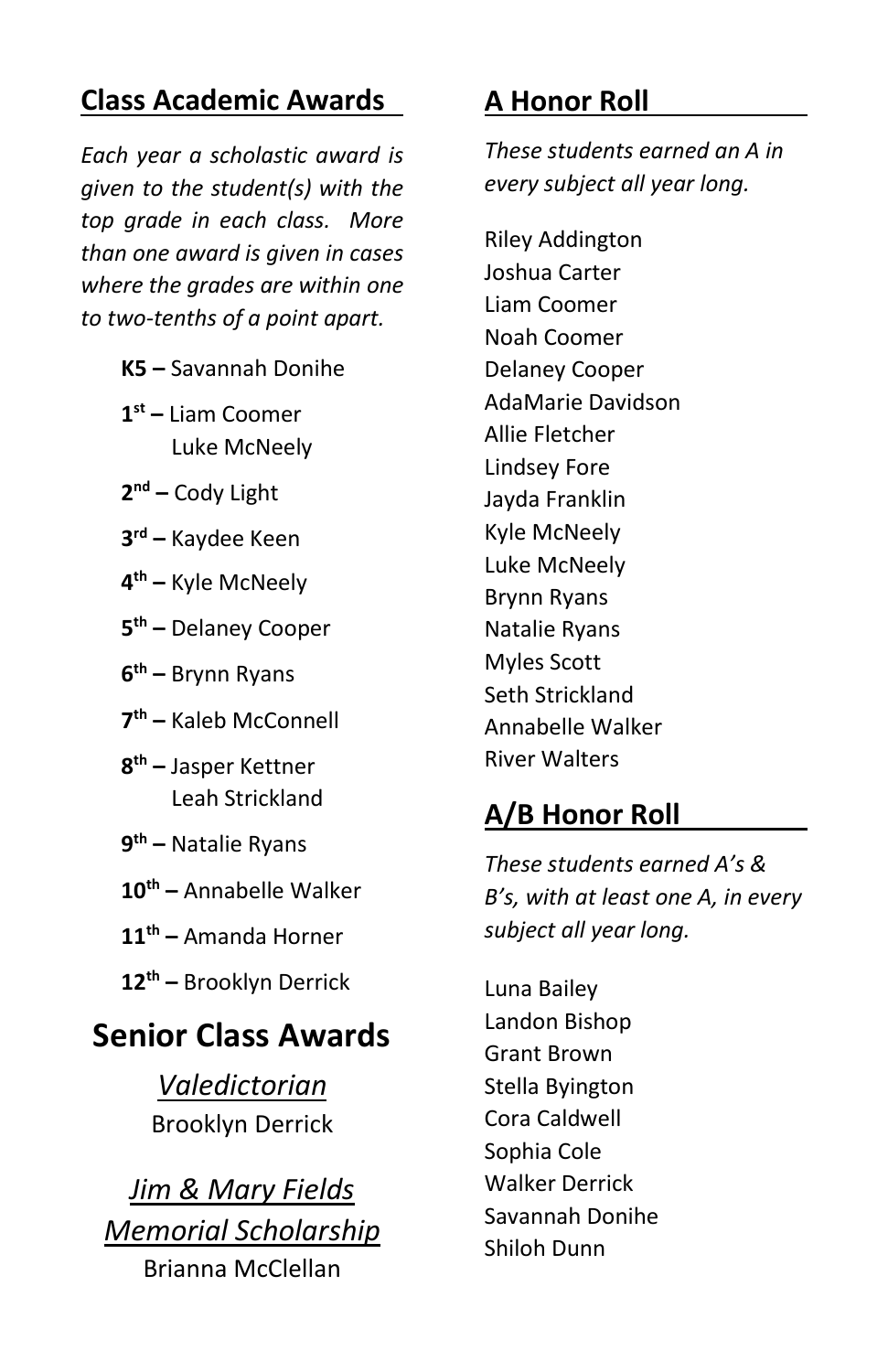## **A/B Honor Roll, cont.**

Mishka Fay Keylie Galloway Amelia Henderson Amelia Kate Hitt Caroline Hitt Isabella Hitt Dean Isaacs Andrew Jessee Colton Jessee Liebe Jessee Gracie Keen Kaydee Keen Jasper Kettner Cody Light Bethany Mason Joshua McConnell Kaleb McConnell Reid McNeely Lydia Phillips Noah Redwood Landon Salyer Bentley Scott Holden Scott Annalese Smith Maggie Snapp Leah Strickland Riley Swiney Allison Trent Isaac Varney Jeremiah Walker Titus Walker Emma Williams

# **District Academic Competition Results**

**3 rd Grade 3 rd Grade Grammar** 5<sup>th</sup> place - Andrew Herndon

**3 rd Grade Math** 2<sup>nd</sup> place - Evan Richardson

**3 rd Grade Science** 2<sup>nd</sup> place - Grace Nangle 4 th place - Madisyn Johnston

**3 rd Grade Social Studies** 3<sup>rd</sup> place - Marcus Capps 4<sup>th</sup> place - Aiden Addington

**3 rd Grade OT Bible Knowledge** 1<sup>st</sup> place - Kaydee Keen 2<sup>nd</sup> place - Temperance Redwood

**3 rd Grade NT Bible Knowledge** 1<sup>st</sup> place - Kaydee Keen 4<sup>th</sup> place - Temperance Redwood

#### **3 rd Grade Creative Writing**

4<sup>th</sup> place - Elizabeth Fore

**4 th Grade 4 th Grade Grammar** 5 th place - Noah Coomer

**4 th Grade Math** 1<sup>st</sup> place - Kyle McNeely 2<sup>nd</sup> place - Noah Coomer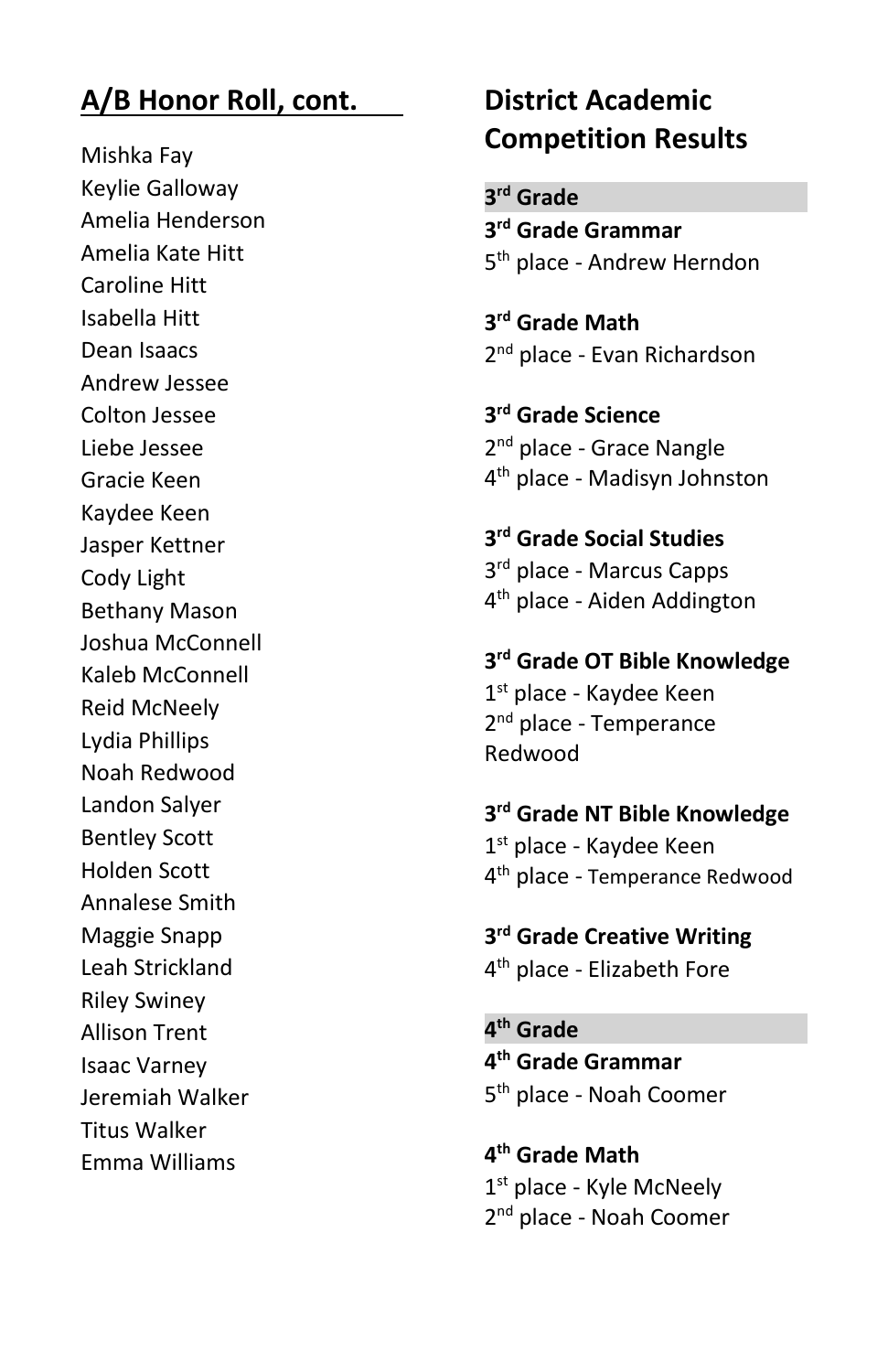**4 th Grade Science** 2<sup>nd</sup> place - Kyle McNeely 3 rd place - Liebe Jessee

**4 th Grade Social Studies** 3 rd place - Noah Coomer 4 th place - Bentley Scott

**4 th Grade OT Bible Knowledge** 2<sup>nd</sup> place - Kyle McNeely 4 th place - Bentley Scott

**4 th Grade NT Bible Knowledge** 3<sup>rd</sup> place - Joshua Carter

**4 th Grade Creative Writing** 3 rd place - Liebe Jessee

**5 th Grade**

**5 th Grade Grammar** 1st place - Delaney Cooper 4<sup>th</sup> place - Myles Scott 5<sup>th</sup> place - Allie Fletcher

**5 th Grade Math** 2<sup>nd</sup> place - Delaney Cooper 5<sup>th</sup> place - Myles Scott

**5 th Grade Science** 4<sup>th</sup> place - Lydia Smith **5 th Grade Social Studies** 2<sup>nd</sup> place - Delaney Cooper 4<sup>th</sup> place - Myles Scott

**5 th Grade OT Bible Knowledge** 3 rd place - Sarah Jinks

**5 th Grade NT Bible Knowledge** 2<sup>nd</sup> place - Delaney Cooper 4 th place - Sarah Jinks 5<sup>th</sup> place - Adrianna Albright

**5 th Grade Creative Writing**

4<sup>th</sup> place - Myles Scott

**6 th Grade**

**6 th Grade Grammar** 2<sup>nd</sup> place - Brynn Ryans 3<sup>rd</sup> place - Reid McNeely

**6 th Grade Math**

1 st place - Brynn Ryans 1<sup>st</sup> place - Titus Walker 5<sup>th</sup> place - Reid McNeely

**6 th Grade Science** 4 th place - Sarah Hutchins 5 th place - Brynn Ryans

**6 th Grade Social Studies** 1<sup>st</sup> place - Titus Walker 5<sup>th</sup> place - Annalese Smith

**6 th Grade OT Bible Knowledge** 2<sup>nd</sup> place - Annalese Smith 3 rd place - Brynn Ryans 4<sup>th</sup> place - Reid McNeely

**6 th Grade NT Bible Knowledge** 4<sup>th</sup> place - Allie McClellan 5<sup>th</sup> place - Titus Walker

**6 th Grade Creative Writing: Essay**

1<sup>st</sup> place - Aubrey Adams 2<sup>nd</sup> place - Titus Walker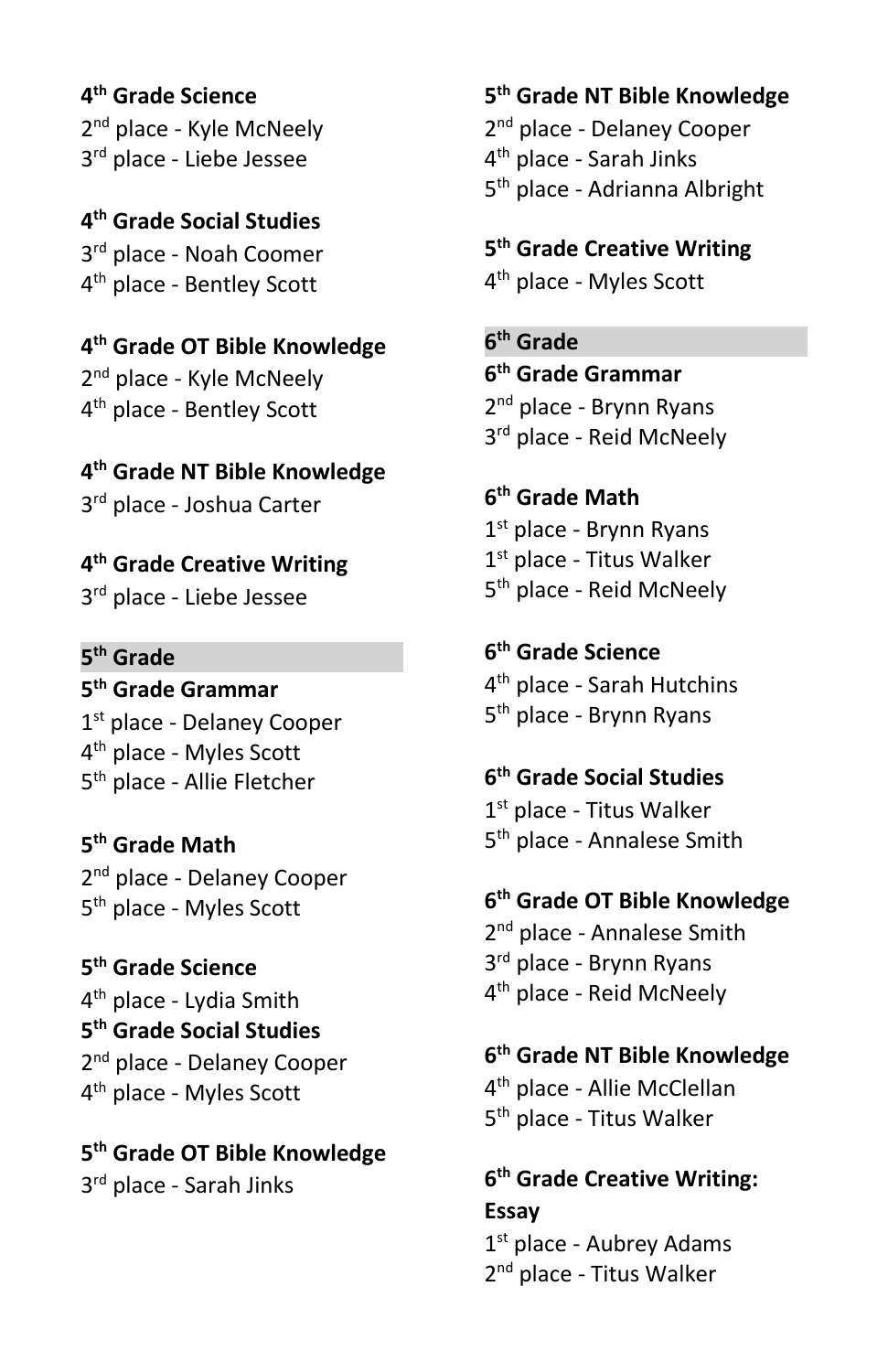**6 th Grade Creative Writing: Poetry**

1<sup>st</sup> place - Brynn Ryans 4<sup>th</sup> place - Annalese Smith

### **6 th Grade Expository Writing: Essay**

1<sup>st</sup> place - Brynn Ryans 3<sup>rd</sup> place - Titus Walker

#### **7 th Grade**

**7 th Grade English** 2<sup>nd</sup> place - Gracie Varney 3<sup>rd</sup> place - Bella Hitt 4 th place - Grant Brown

#### **7 th Grade History/Geography**

2<sup>nd</sup> place - Walker Derrick 4 th place - Kaleb McConnell

#### **7 th Grade Math**

2<sup>nd</sup> place - Kaleb McConnell 3<sup>rd</sup> place - Walker Derrick 4 th place - Grant Brown

**7 th Grade Science** 2<sup>nd</sup> place - Walker Derrick 4 th place - Kaleb McConnell

**7 th Grade OT Bible Knowledge** 3<sup>rd</sup> place - Walker Derrick 5 th place - Kaleb McConnell

# **7 th Grade NT Bible Knowledge**

4 th place - Gracie Varney 5<sup>th</sup> place - Bella Hitt

**7 th Grade Home Economics** 2<sup>nd</sup> place - Bella Hitt 3<sup>rd</sup> place - Gracie Varney

**7 th Grade Creative Writing: Essay** 3<sup>rd</sup> place - Gracie Varney

4 th place - Katelyn Jones

#### **7 th Grade Creative Writing: Poetry**

1st place - Gracie Varney 2<sup>nd</sup> place - Bella Hitt

**7 th Grade Expository Writing: Essay**

3 rd place - Walker Derrick 4 th place - Grant Brown

#### **8 th Grade**

**8 th Grade English** 1 st place - Jeremiah Walker 3<sup>rd</sup> place - Melody McClellan 4<sup>th</sup> place - Leah Strickland

**8 th Grade History/Geography** 1<sup>st</sup> place - Jasper Kettner 1<sup>st</sup> place - Allison Trent 2<sup>nd</sup> place - Leah Strickland

**8 th Grade Math** 4<sup>th</sup> place - Trista Reed 5<sup>th</sup> place - Melody McClellan 5<sup>th</sup> place - Jeremiah Walker

#### **8 th Grade Science**

1<sup>st</sup> place - Jasper Kettner 3<sup>rd</sup> place - Jeremiah Walker 4 th place - Leah Strickland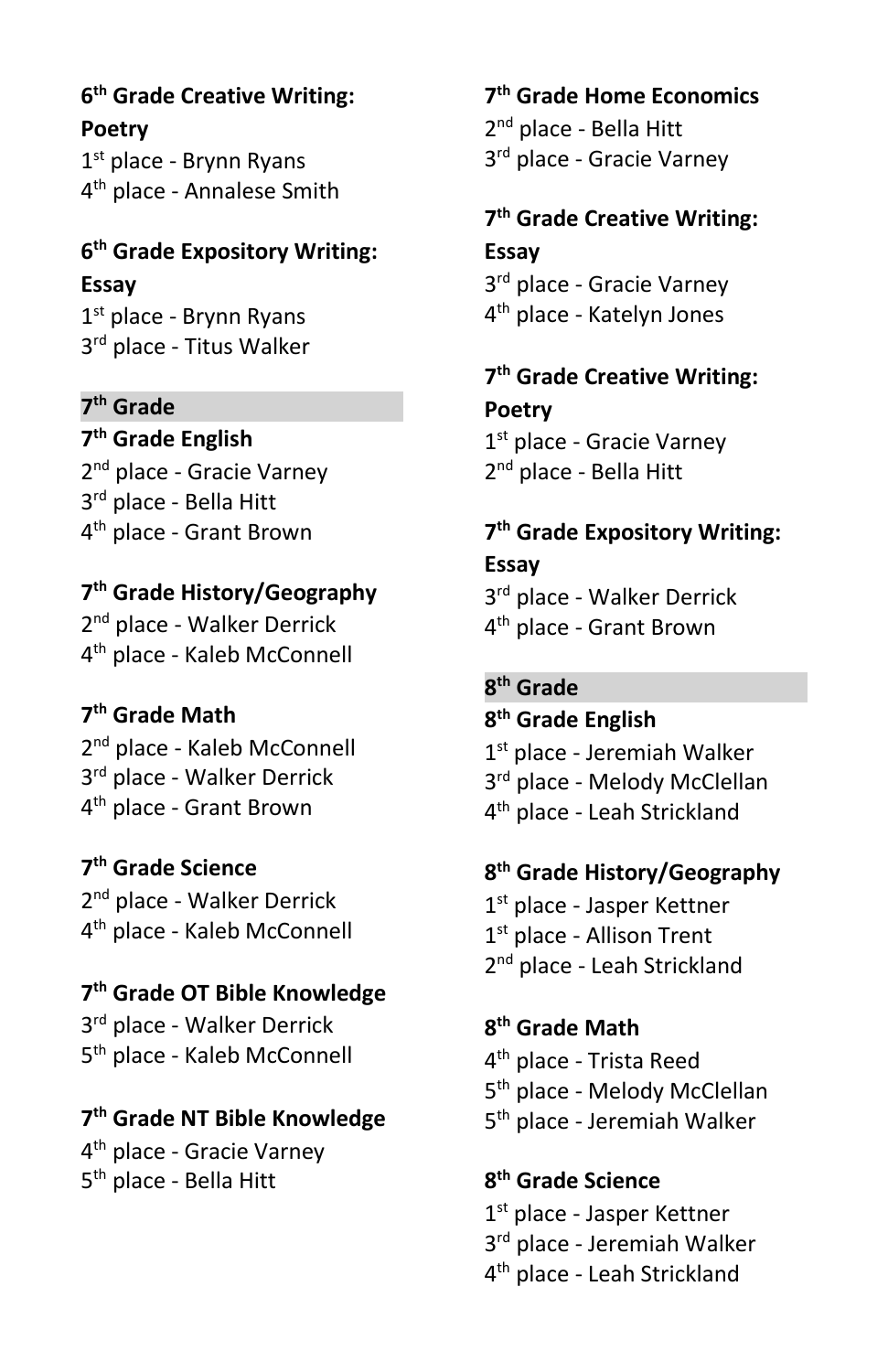#### **8 th Grade OT Bible Knowledge**

2<sup>nd</sup> place - Jeremiah Walker 3 rd place - Eli Rose 4<sup>th</sup> place - Melody McClellan

#### **8 th Grade NT Bible Knowledge** 2<sup>nd</sup> place - Xander Manning 4<sup>th</sup> place - Trista Reed 5<sup>th</sup> place - Anslee Adams

# **8 th Grade Home Economics**

1<sup>st</sup> place - Trista Reed 2<sup>nd</sup> place - Anslee Adams

# **8 th Grade Creative Writing: Essay**

2<sup>nd</sup> place - Melody McClellan 4<sup>th</sup> place - Jasper Kettner

**8 th Grade Creative Writing: Poetry** 2<sup>nd</sup> place - Melody McClellan 3<sup>rd</sup> place - Jasper Kettner

**8 th Grade Expository Writing: Essay** 2<sup>nd</sup> place - Jeremiah Walker 3<sup>rd</sup> place - Allison Trent

# **Sr High**

**Sr High Algebra I** 4<sup>th</sup> place - Natalie Ryans

**Sr High Algebra II** 2<sup>nd</sup> place - Annabelle Walker 3<sup>rd</sup> place - Olivia Hitt

**Sr High Biology** 2<sup>nd</sup> place - Natalie Ryans 4<sup>th</sup> place - Annabelle Walker

#### **Sr High Chemistry**

2<sup>nd</sup> place - Grayson Kettner 3 rd place - Judson Rose 4 th place - Brooklyn Derrick

**Sr High Comprehensive Science** 2<sup>nd</sup> place - Amanda Horner 2<sup>nd</sup> place - Amanda Vaughn 3<sup>rd</sup> place - Brooklyn Derrick

**Sr High Creative Writing: Essay** 5<sup>th</sup> place - Emiline Marshall

**Sr High Creative Writing: Poetry** 4 th place - Amanda Vaughn

**Sr High English** 1st place - Annabelle Walker 3<sup>rd</sup> place - Brooklyn Derrick 4 th place - Amanda Vaughn

**Sr High Expository Writing: Essay** 2<sup>nd</sup> place - Amanda Vaughn

5<sup>th</sup> place - Natalie Ryans

**Sr High Geometry** 2<sup>nd</sup> place - Ethen Hickman 4 th place - Amanda Horner

**Sr High Home Economics**

1<sup>st</sup> place - Amanda Horner 5 th place - Jenica Reed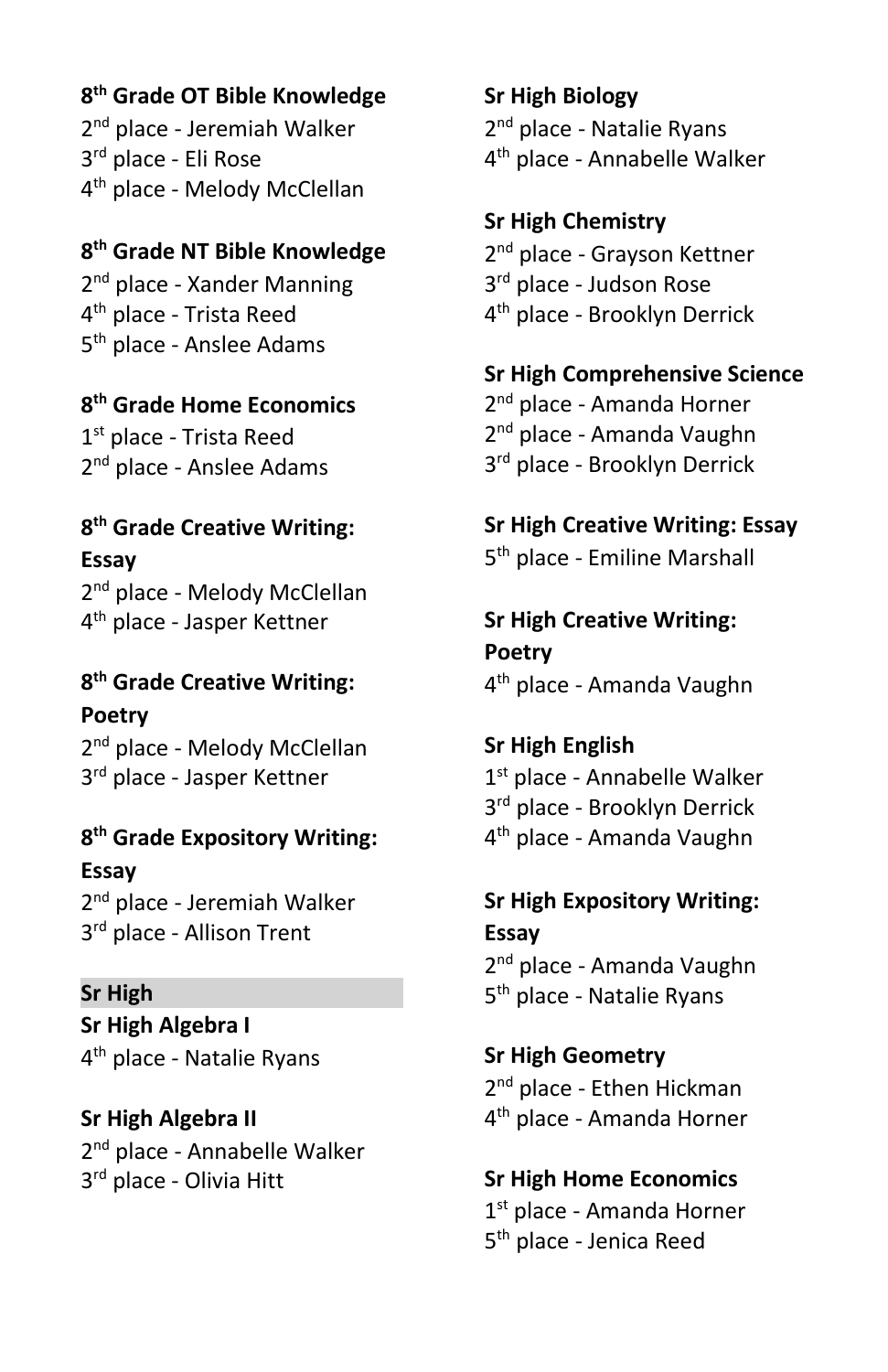**Sr High NT Bible Knowledge**

5<sup>th</sup> place - Jacob Phillips 5<sup>th</sup> place - Annabelle Walker

**Sr High OT Bible Knowledge** 3<sup>rd</sup> place - Olivia Hitt 3 rd place - Amanda Vaughn 5<sup>th</sup> place - Annabelle Walker

**Sr High Physical Science** 1<sup>st</sup> place - Jacob Phillips 3 rd place - Kaitlyn Hammonds 5<sup>th</sup> place - Joshua McConnell

**Sr High Physics** 3<sup>rd</sup> place - Ethen Hickman

**Sr High Political Science/Economics** 1 st place - Amanda Vaughn 2<sup>nd</sup> place - Brooklyn Derrick 4<sup>th</sup> place - Ethen Hickman

**Sr High U.S. History/Geography** 2<sup>nd</sup> place - Brooklyn Derrick

3<sup>rd</sup> place - Ethen Hickman 5 th place - Amanda Vaughn

# **Sr High World History/Geography**

4 th place - Amanda Vaughn 5<sup>th</sup> place - Brooklyn Derrick 5<sup>th</sup> place - Ethen Hickman

# **State Academic Competition Results**

*\*Senior High students marked with an \* qualified to test at National Academic Competition*

**4 th Grade 4 th Grade Science** 3<sup>rd</sup> place - Liebe Jessee

**5 th Grade 5 th Grade Grammar** 2<sup>nd</sup> place - Delaney Cooper

**5 th Grade Math** 2<sup>nd</sup> place - Delaney Cooper

**6 th Grade 6 th Grade Science** 2<sup>nd</sup> place - Sarah Hutchins

**6 th Grade OT Bible Knowledge** 1<sup>st</sup> place - Brynn Ryans

**6 th Grade NT Bible Knowledge** 3<sup>rd</sup> place - Titus Walker

**7 th Grade 7 th Grade Home Economics** 1<sup>st</sup> place - Bella Hitt 2<sup>nd</sup> place – Gracie Varney

**8 th Grade 8 th Grade Home Economics** 1<sup>st</sup> place - Trista Reed